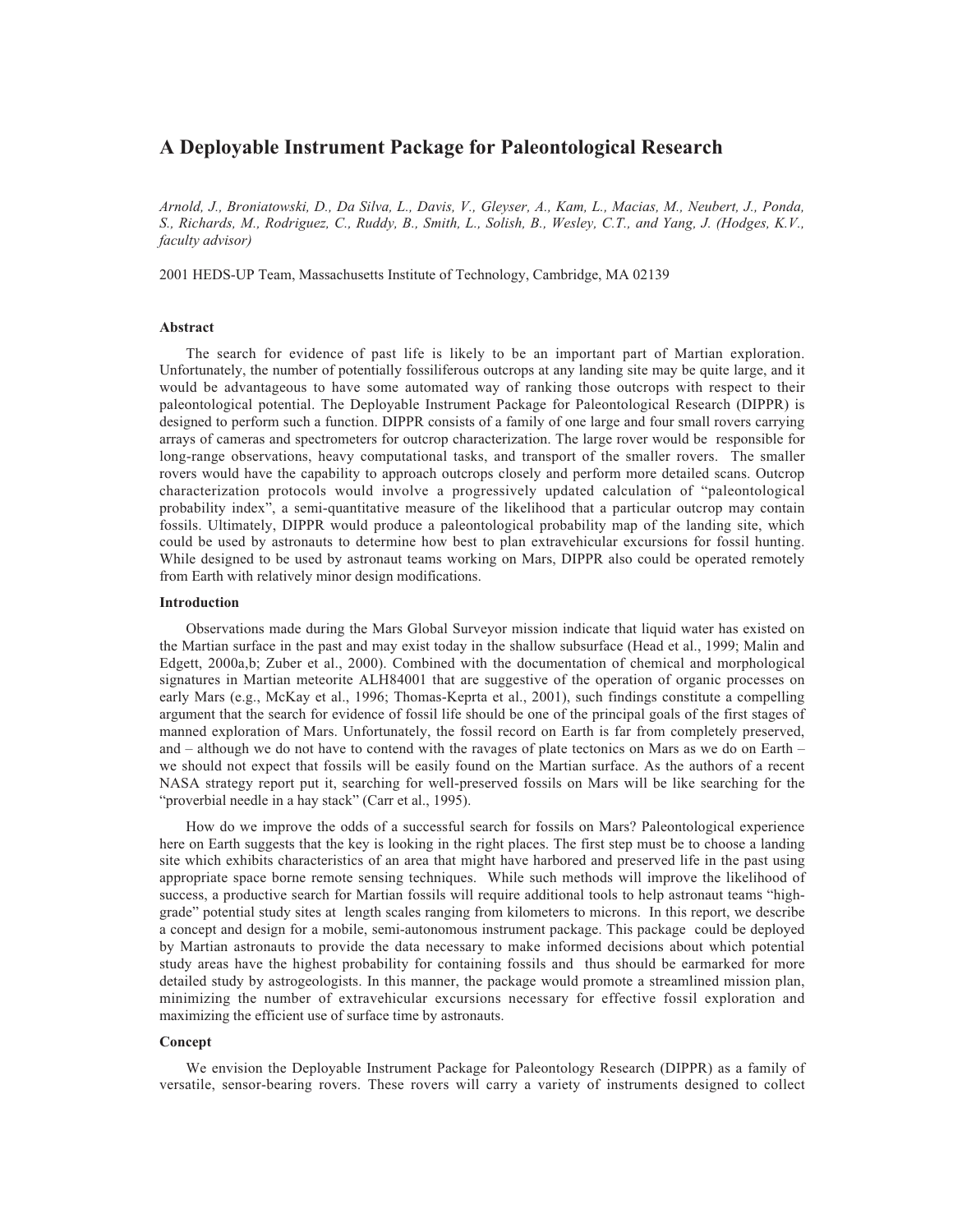imagery and compositional data that will permit on-board and remote computers to establish the probability that any potential study site might contain fossils. Based on such information, paleontological probability gradients can be mapped over accessible regions of the Martian surface. This information can then guide astronauts in making decisions about which sites to study in greater detail.

The rovers in the package can be thought of as a family of semi-autonomous vehicles that have specific functions but also work as a team to optimize their versatility, efficiency, and mobility. In a typical deployment, a large rover capable of long-range scanning would collect low-precision data to develop a coarse paleontological probability map. The results would be analyzed using on-board decision-making software, which would help to determine where smaller rovers would be deployed for more detailed work. Although the rover family could proceed with these detailed studies autonomously, the data obtained in long-range scans, including the assigned paleontological probability map, would be transmitted in real-time to astronauts at the Martian base station. Furthermore, the astronauts would have the option of manually overriding the automatic short-range deployment operation, if desired.

At short range, the small rovers would carefully scan outcrops for chemical, mineralogical, and morphological signatures of rocks that have high probabilities of containing fossils. Based on its analysis of the results, DIPPR would then transmit a high-resolution paleontological probability map to the base station. This map would serve as a fundamental resource to guide astronaut investigations of potentially fossiliferous outcrops. Although DIPPR is designed as an aid for *in situ* human exopaleontological research, minor modifications of the design and appropriately deployed communications satellites could permit the remote operation of such an instrument package from Earth.

Most of the sensors on DIPPR are based on established technologies that were used on the Pathfinder Mission (NASA Mars Exploration, 1997a) or are intended for use on the Athena Payload (Athena Project, 2000). What is novel about DIPPR is not the design of the instruments in the package, but rather the way in which data obtained by those instruments are utilized. The ability of the LMR array to respond to its own observations promotes the highly efficient use of astronaut time and energy. Moreover, DIPPR's capacity for routine data interpretation could greatly improve the ability of astronauts who have not had extensive training in paleontology to conduct effective research.

# **The Science of Mapping Probability Gradients for Fossil Discoveries**

The first step toward a successful search for evidence of ancient Martian life will be to identify rock outcrops that are most likely to contain preserved fossils. In general, this excludes exhaustive studies of igneous and most metamorphic rock outcrops. It is tempting to limit the search for fossils to sedimentary outcrops, but this step alone is not sufficient to significantly expedite the process of Martian fossil exploration. The Martian surface displays vast regions with a sedimentary substrate, and our experience on Earth is that relatively few outcrops of sedimentary rocks contain well-preserved fossils. Therefore, we need protocols for identifying appropriate rock types and establishing a ranking scheme for their probability of containing fossils. In addition, these protocols must be based on data that can be obtained using instruments appropriate for deployment on a rover-sized vehicle.

## *Evaluating the Potential of Outcrops to Contain Appropriate Rock Types*

Some DIPPR rovers would be equipped with cameras capable of taking panoramic images of relatively large regions of the Martian surface, or with relatively low-spatial resolution spectrometers capable of crude determinations of outcrop composition. Such long-range information would be evaluated by on-board computer systems to develop a preliminary probability map by comparing the observed outcrop characteristics with a digital catalog of geomorphic and geochemical features that are indicative of sedimentary rock outcrops on Earth. For example, landforms that look like mesas or outcrops that exhibit horizontal features suggestive of stratification would be considered indicative of the presence of sedimentary rocks, whereas narrow conical landforms and outcrops with no apparent bedding would be rejected – or at least given low priority – for further consideration. Crude estimates of outcrop chemistry would aid the site selection process further. While this approach might eliminate some potentially fossiliferous outcrops, the goal is to direct the astronauts toward outcrops that have the greatest likelihood of containing fossils.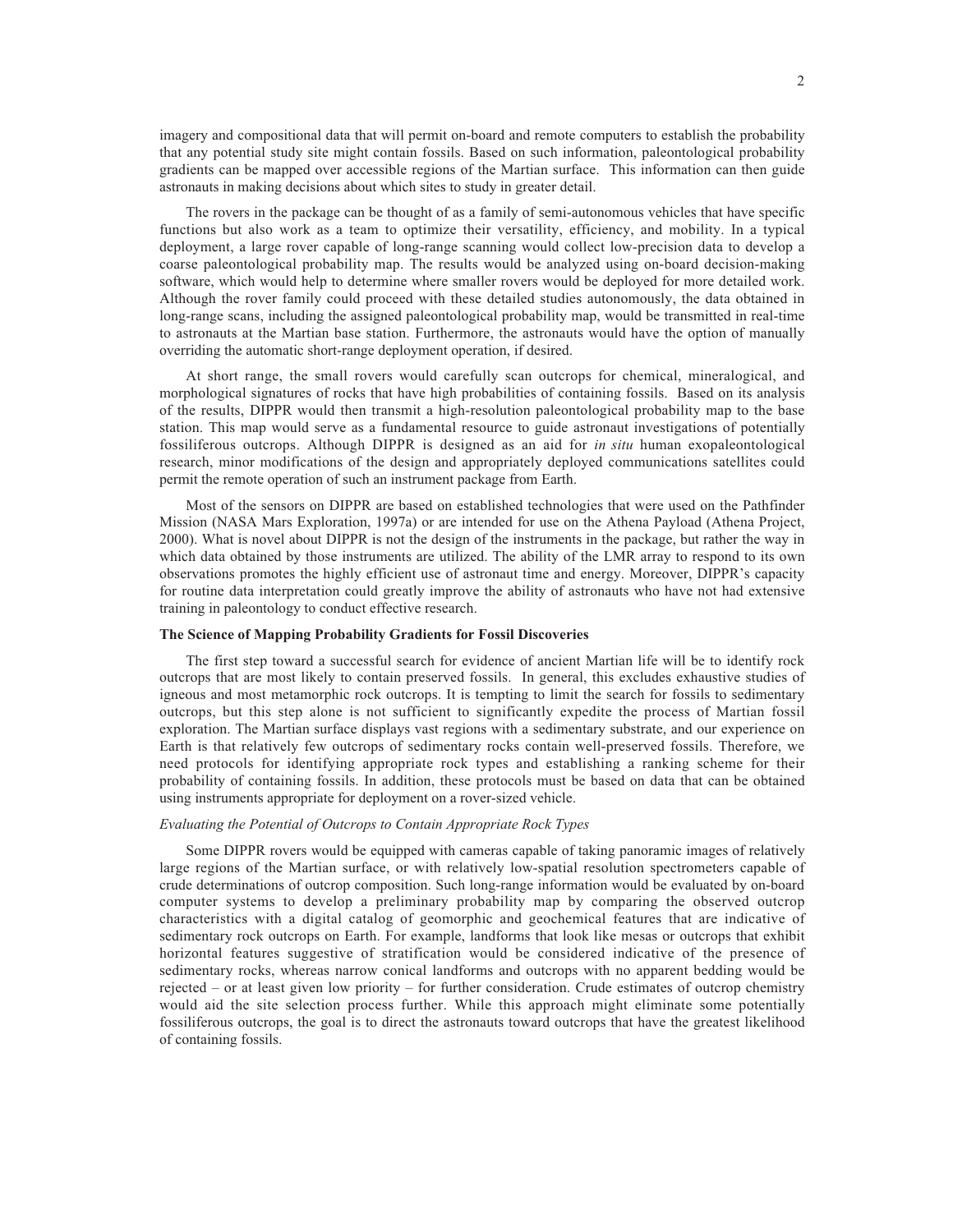## *Rock Types and their Paleontological Potential*

Once the long-range image scans have determined that certain outcrops may have a high potential for containing sedimentary rocks, short-range scans must be used to determine the paleontological potential of rock types actually encountered. Although some igneous materials, such as air fall tuffs, and some lowgrade metamorphic rocks display fossils here on Earth, sedimentary deposits are likely to be the most fruitful targets for paleontological research on Mars. Of these, sedimentary conglomerates and breccias have the lowest potential, whereas other siliciclastic rocks and chemical-biochemical sedimentary rocks are more favorable. Fossils are most abundant on Earth in the carbonate rocks limestone and (less frequently) dolomite. Limestone forms most often as a consequence of the direct underwater biochemical deposition of calcite and aragonite at rates ideal for the preservation of organisms. Other carbonate rocks, such as travertine deposited around hot springs, may preserve algae and biofilms. Dolostone typically forms by the diagenetic replacement of limestone and may preserve structures of biological origin that existed in the limestone precursor. It is important to note, however, that there are currently no known carbonate rock deposits on Mars; however, we do not exclude the possibility of finding such deposits due to the low spatial resolution of recent and previous studies.

Chert and evaporite, both chemical/biochemical sedimentary rocks, are also important fossil resources on Earth. Chemically-deposited chert forms from silica gels that may entrap microorganisms during deposition. (The oldest known fossils on Earth were preserved in chemically deposited chert; Schopf, 1999.) Biochemically-deposited chert typically represents the accumulated shells of diatoms and other silica-producing organisms. On Earth, highly consolidated biochemical chert does not typically preserve the structures of these organisms very well. Poorly consolidated biochemical chert preserves fossils well on Earth, but would be eroded away rapidly in an environment similar to Mars. Diagenetic chert usually forms when silica-rich fluids percolate through siliciclastic and carbonate rocks; in some instances, this process does not disturb pre-existing fossils. Evaporite rocks form during protracted periods of evaporation in closed lakes and ocean basins. As with limestone, no evaporites are known on Mars at present, but we do not exclude the possibility of unknown deposits. Although they are generally good at preserving organic material, the highly saline conditions under which evaporites form are not very conducive to life (Dietrich and Skinner, 1979).

Fine-grained siliciclastic rocks such as shales and mudstones are also prime targets for fossil hunting. Making up nearly half of all sedimentary rocks in the stratigraphic record on Earth, fine-grained siliciclastic rocks are, for the most part, representative of sediments deposited in quiet water. Such conditions are particularly well suited for the preservation of soft-bodied organisms, and terrestrial shales typically contain between one and ten weight-percent organic carbon (Boggs, 1992). Sandstones are less likely to contain fossils because sand deposits typically have high porosity, which can encourage the decay of organic material after burial. If the sand was rapidly lithified in a wet environment, however, some fossils might be preserved.

## *Preservation Considerations*

Certain conditions that either enhance or reduce the ability of a rock to preserve fossils are shared among all fossil-bearing rocks. Oxidizing conditions, which are commonly related to dry environments, hinder fossil preservation by oxidizing organic remains to  $CO<sub>2</sub>$  and by providing an ideal environment for aerobic microorganisms to participate in decomposition. Reducing conditions, associated with stagnant bodies of water and swamps, tend to improve fossil preservation because such conditions are inhospitable to many organisms that promote decomposition of organic materials (Dietrich and Skinner, 1979). These redox conditions are preserved in sedimentary rocks, and can be used to determine the likelihood of fossil preservation in those rocks.

## *Identifying and Ranking Potentially Fossiliferous Rock Types*

The identification and characterization of Martian rocks is a difficult task, especially without human assistance. Traditional techniques of field geology include visual examination, textural analysis, and the testing of physical and chemical characteristics. While such methods are easily taught to humans, many are surprisingly difficult to automate. Visual examination, for example, involves complex image processing that is effortless for humans, but still imperfectly implemented with electronic apparatus. To a field geologist, the "feel" and "taste" of a rock are important components of rock identification, yet humans are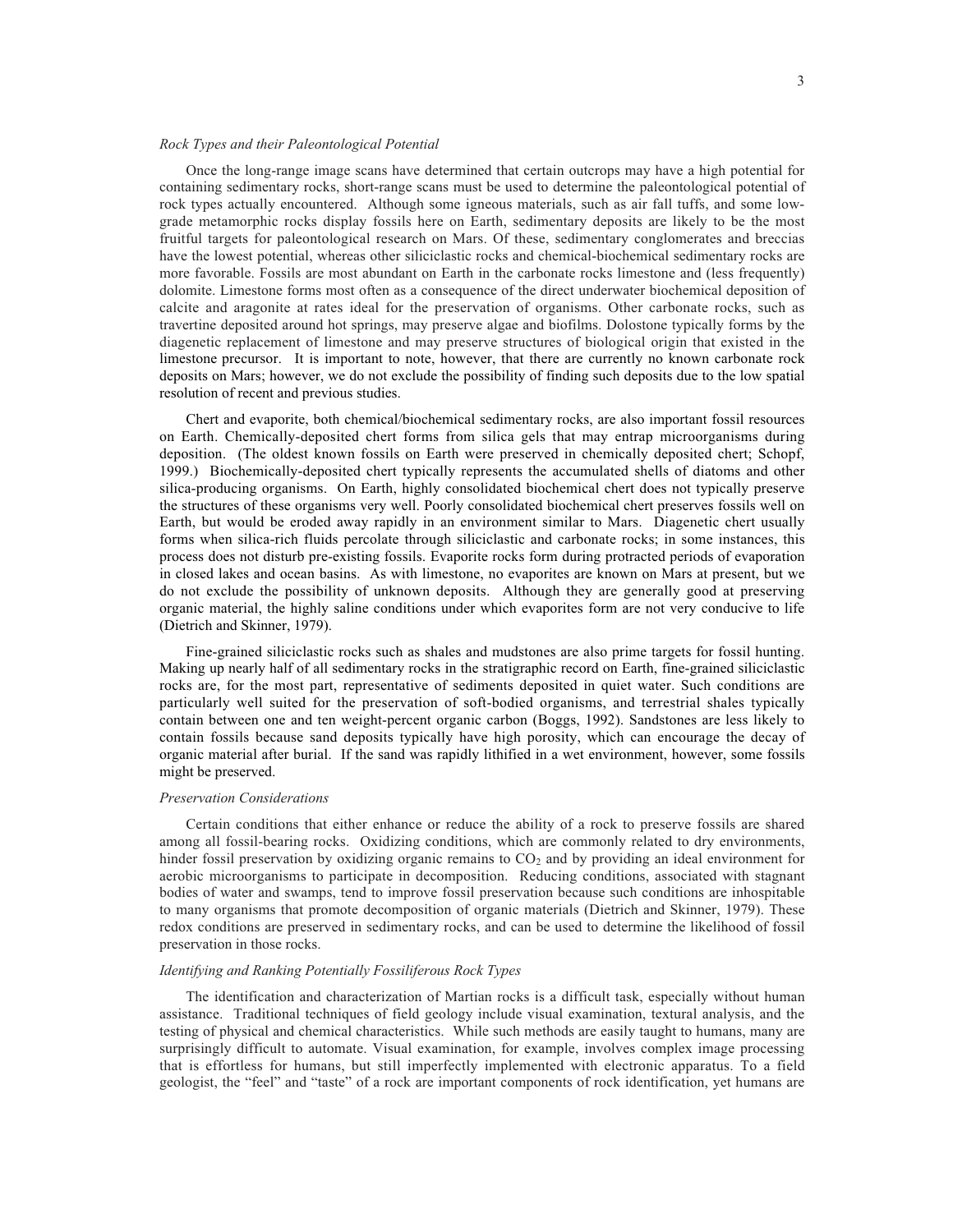far better at sensory perception than the most sophisticated robot. Even such "low-tech" methods as measuring hardness or testing for the presence of calcium carbonate with hydrochloric acid are difficult for machines, particularly in the Martian environment. On the other hand, automated probes can be built with some capabilities that human's do not have. In particular, various forms of spectrometry may be used for mineral identification. Once a rock's mineralogy is known, it is a relatively simple matter to determine its type with only limited textural analysis that is well within the capabilities of existing optical sensors.

DIPPR's algorithms for classifying the paleontological potential of a given outcrop would be based on a series of mineralogical and textural evaluations as follows. Initial spectral scans would be evaluated for indications of the presence of certain sets of minerals:

- Mafic Minerals pyroxene, olivine, amphibole, chromite, etc.
- Moderate- to High-Pressure Metamorphic Minerals garnet, kyanite, coesite, etc.
- ♦ High-Temperature Metamorphic Minerals sillimanite, cordierite, etc.

These mineral groups are only found in quantity in igneous and metamorphic rocks, which do not typically preserve fossils. Therefore, any rocks containing more than ten modal percent of minerals from these groups would be removed from paleontological consideration.

After this preliminary consideration, identification of the remaining candidate rocks would be based on their most common mineral constituents, which are referred to in this report as "primary minerals". DIPPR's working definition of various candidate rocks is based on an abundance of more than forty-five modal percent of primary minerals as follows (Carmichael, 1982):

- Siliciclastic Rock clay minerals (e.g., kaolinite, illite) or quartz
- Carbonate Rock—calcite, dolomite, aragonite
- ♦ Evaporite—halide minerals (halite, sylvite, etc.), or sulfates (gypsum, anhydrite, etc.)
- Chert—cryptocrystalline quartz

In some cases, mineral content alone will not constitute sufficient information for the determination of rock type and short-range imagery must be analyzed for distinguishing features. For example, sandstone and chert both have quartz as a primary mineral but chert is microcrystalline and sandstone is made up of easily discernable grains. Grain size also helps to distinguish fine-grained and coarse-grained siliciclastic rocks that have very different paleontological potentials. Grain shape studies based on close-up imagery will provide a means of evaluating the level of deformation or metamorphism of candidate rocks and further evaluating their potentials; sutured grain boundaries and the presence of contorted microlamination would lead to the assignment of lower paleontological potentials.

The actual ranking of observed rocks for paleontological potential would follow rules based on terrestrial experience. Limestones and fine-grained siliciclastic rocks are most likely to retain fossils, so they would receive high and sub-equal preliminary rankings. Chert is relatively less likely to be fossiliferous and would be ranked lower. Evaporites and sandstones would be ranked lower still. Preliminary scores would be modified based on accessory mineral compositions and other factors that increase or decrease the probability of fossil preservation. For example, the presence of accessory minerals containing oxidized iron and manganese, such as hematite and limonite, would suggest oxidizing conditions and would lower the rock's ranking slightly. In contrast, the presence of minerals like pyrite would suggest reducing conditions and would raise the rock's ranking. Sensor indications of the presence of organic material in any sample would result in the highest ranking. A chert's rank would be increased if it either displayed sedimentary layering or formed nodules in a carbonate or siliciclastic matrix, since such chert on Earth seem more likely to preserve fossils.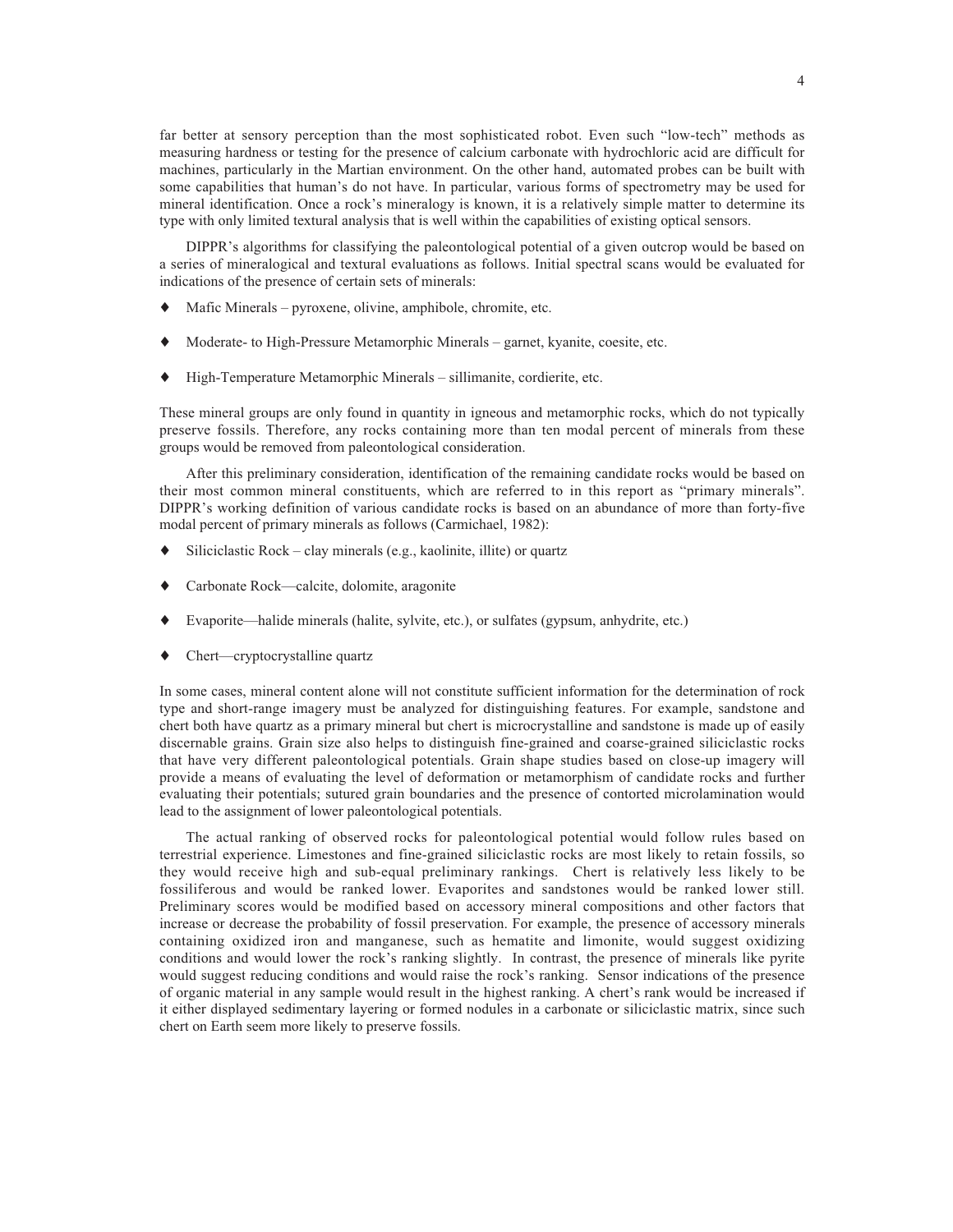# *The Modification of Rankings Based on Pattern Recognition*

Relatively highly ranked materials would be examined for the presence of shapes that might constitute further evidence of fossil content. Protocols for classifying patterns of both possible macroscopic and microscopic fossils would be based on systems used on Earth to classify fossil types. Rock surfaces would be examined for the basic shapes and structures that typically characterize terrestrial fossils:

- 1) Straight or coiled single cones, tubes, or cylinders
- 2) Colonial tubes
- 3) Valves
- 4) Multielemental or multiplated structures
- 5) Reticulate and cystose networks.

 Rocks with surfaces displaying such features will receive higher rankings. If these features were developed in materials with chemical compositions that frequently characterize fossil replacement minerals, such as silica and apatite, the ranking would be even higher. Progressively higher resolution images could be used to search interesting macroscopic shapes for microstructures indicative of an organic origin and could be used to examine the sample for unicellular and multicellular microorganisms and the dissociated skeletal fragments of macro organisms . Highly suggestive shapes could be compared to digital reference catalogs of terrestrial species to further hone the ranking procedure.

## *Development of Final Paleontological Potential Maps*

Based on these rankings, each studied section of each outcrop would receive a numerical score representing its calculated potential for containing fossils. The score would be entered automatically into a standard geographical information system (GIS) database and thus registered with high-resolution digital elevation data to develop a map of paleontological potential for astronaut use. We anticipate that such maps would be the fundamental resources used by astronauts and Mission Control to plan extravehicular excursions for the collection of appropriate samples and final evaluation of candidate outcrops for their fossil contents.

## **DIPPR Design**

A family of rovers carrying various sets of analytical tools and cameras will collect the data necessary for building paleontological potential maps. In this section, we describe the philosophy behind the family rover design and the general technical specifications of the instruments employed.

# *The Martian Rover Family Unit*

Our Martian rover (MR) family concept grew out of a design developed in the Fall of 2000 as part of an MIT freshman-level subject called "Solving Complex Problems". (The problem was to develop a mission to Mars to search for signs of past or present Martian life. Our complete mission design may be accessed via http://web.mit.edu/12.000/www/finalpresentation/). The MR family, which consists of four little Martian Rovers (LMRs) and a single big Martian rover (BMR), was conceived to minimize potential problems that might be encountered by lone rovers, to improve the quality of data communication across great distances on the Martian surface, and to generally increase the efficiency of rover-based research. The BMR would be capable of long-range satellite communications and could accomplish power-intensive computations. It also would accommodate a larger sensor payload. Most importantly, the BMR would have the capacity to carry the LMRs and act as a charging station. Control of LMR activities typically would be delegated to the BMR, but human control would be possible through relays of commands through the BMR communications system. . This structure improves the likelihood of a successful deployment in a variety of ways. LMRs would be assigned to particularly dangerous tasks (such as close encounters with outcrops or navigation over rough ground) and the loss of a single LMR would not jeopardize the overall success of the mission. Moreover, functional LMRs could inspect a damaged LMR and potentially make field repairs. Communication would be made more reliable by relaying data from the LMRs to the BMR, and redundant data storage on LMRs and the BMR would improve data security.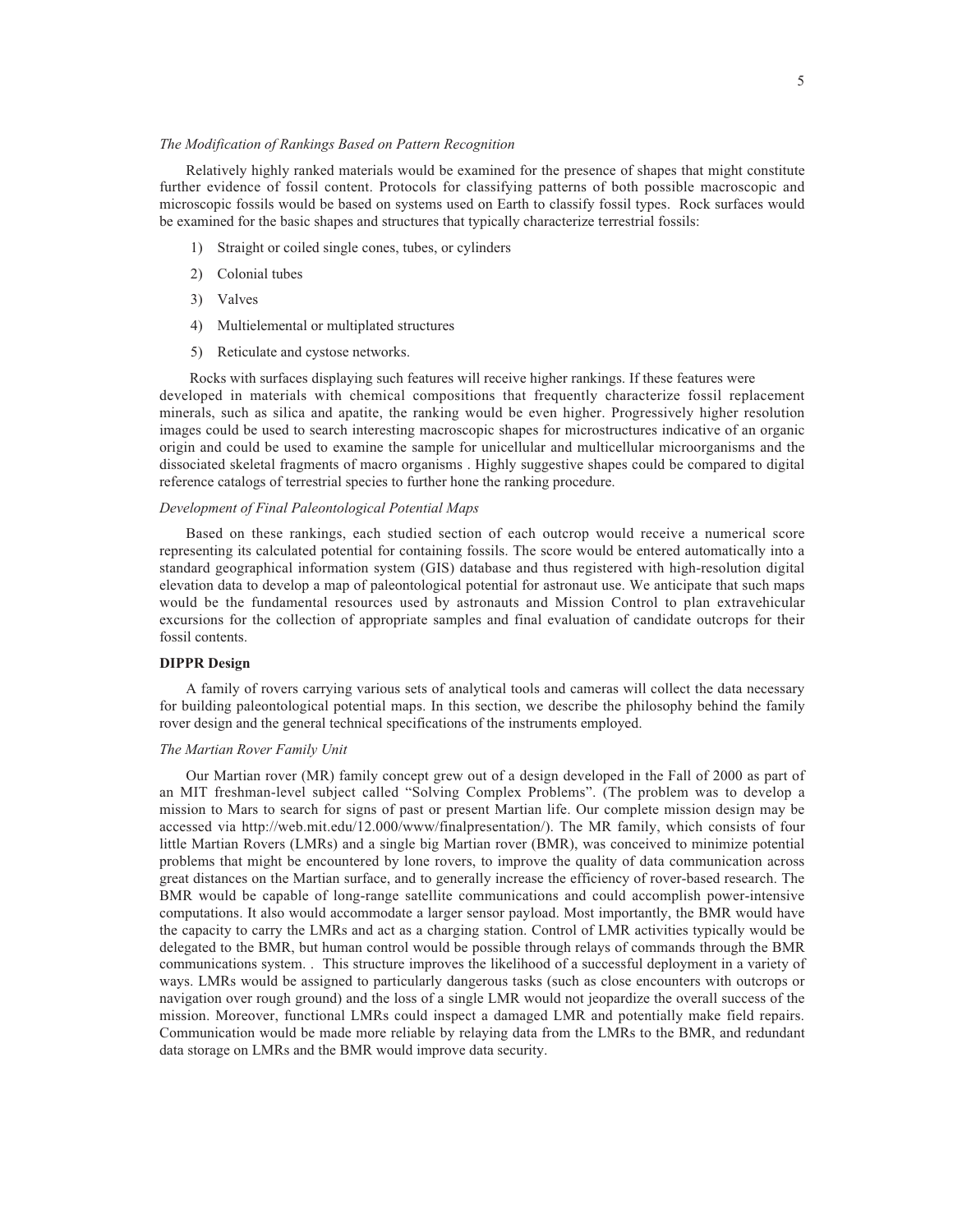

**Figure 1: A Little Martian Rover**

## *Little Martian Rovers*

Each LMR would consist of a Sojourner-like rover body with some special modifications. For example, the wheels used on Sojourner would be replaced with six evenly spaced legs. Although a legged rover is heavier than a comparable wheel-based design, negative ramifications of the extra weight are mitigated by the relative ease with which a legged rover can negotiate rocky terrain. The legs would consist of two aluminum bars with a foot attached to the longer bar. The hip joints on the legs would be used for rotational motion, and the knee joints would provide lateral motion. A second modification would be the mounting of a fully articulated sensor arm at the front of the rover. This adaptable device would accommodate long-focal length cameras (used primarily for navigation), short-focal length cameras (for mesoscopic and microscopic imaging of outcrops), and narrow field-of-view spectrometers. A third new feature would be a tool mounted on the back of the rover to prepare fresh rock surfaces. Power would be drawn from battery packs that would be recharged by high-efficiency solar cells mounted on the LMR. In the event that these cells are incapable of maintaining sufficient charge for effective operation of the rover, each LMR would have the capability of traveling back to the BMR to recharge The communications system on an LMR would be very similar to the system used for Sojourner, allowing the LMR to communicate with the BMR via basic UHF. The LMRs may move up to 500 meters from the BMR before their signal starts to degrade (NASA Mars Exploration, 1997a,b).

## *Big Martian Rover*

With a total height, width, and length of about 0.75 m, 1 m, and 1.5 m, respectively, the BMR would be responsible for the long-distance transportation of the rover family, as well as long-distance communications and high energy-usage operations of the mission. The BMR would be substantially larger than Sojourner with an enclosed deck. It would have six wheels, each with a diameter of 0.5 m, which would be mounted on a suspension system similar to the JPL-developed Rocker-Bogie system. The LMRs would enter the BMR via a ramp to a rear hatch that would be closed during transport. Power would be supplied by a solar array that would be similar in design and efficiency to the LMR array but which would be much larger. A communications/navigations mast would be mounted on the front of the BMR; it would accommodate a 360-degree camera as well as a satellite uplink and rover-to-base communications systems. The BMR also will be equipped with a navigational camera, a long-range spectrometer, and a device to expose fresh rock surfaces.

## **DIPPR Payload**

#### *Cameras*

Panoramic cameras would be employed on the rovers for navigation and long-range outcrop analysis. On the BMR, a camera capable of 360° imaging at high resolution would be required for effective visual analysis of outcrops at multi-kilometer distances from the rover, as well as long-distance navigation and landmark identification. Since the LMRs would not require such an extensive imaging system, a fixed wide-angle camera mounted on the front of the rover would suffice for navigation, obstacle avoidance, and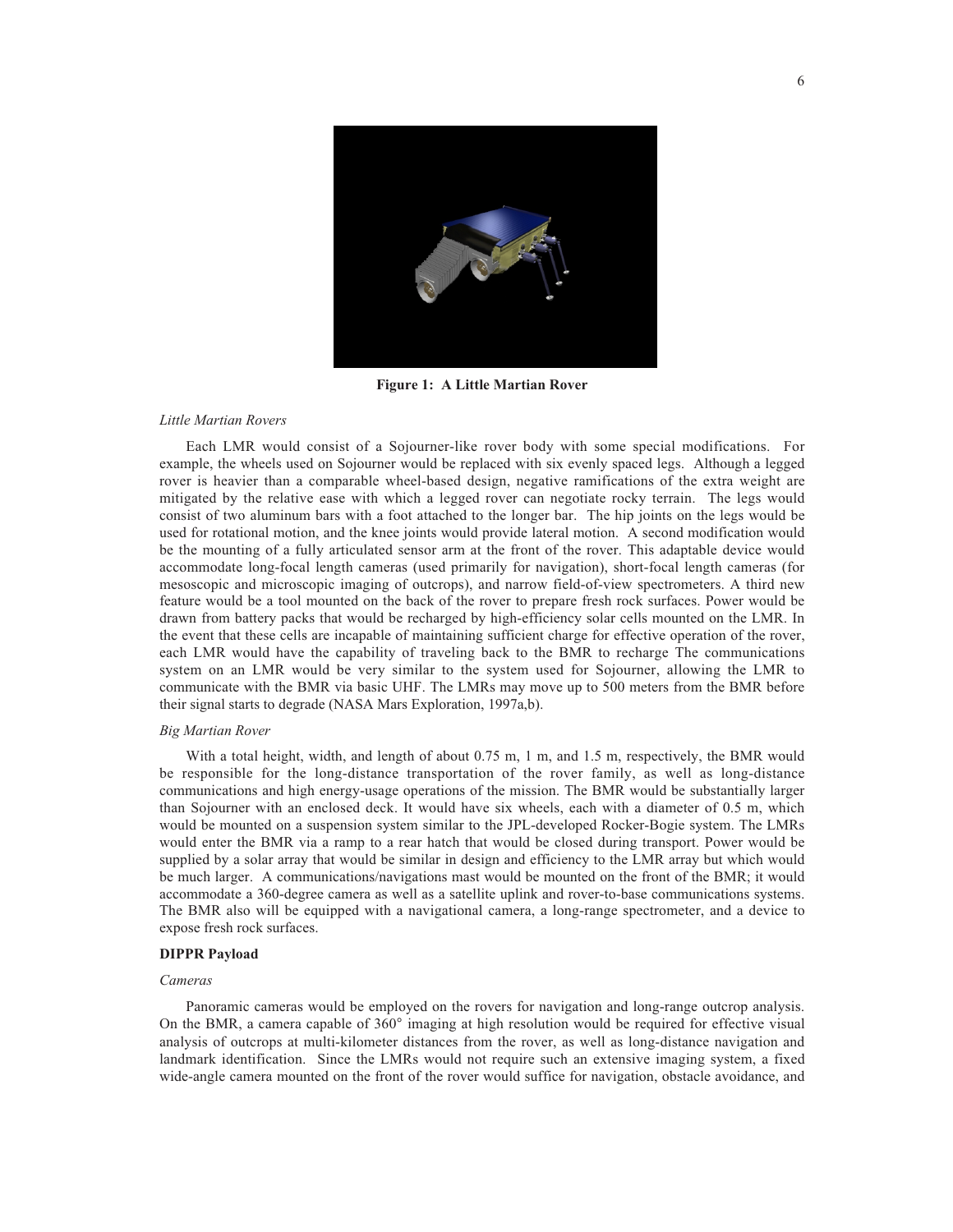visual analysis of outcrops at distances of several hundred meters or less. An example of a camera system that would meet our needs is the Pancam system, being implemented as part of the Athena payload on the two Mars Exploration Rovers [MERs] slated for launch in 2003 (Athena Project, 2000). The Pancam is a mast-mounted stereo camera system with very high resolution, which includes several filter wheels to provide rudimentary spectroscopic data and color imagery. These characteristics make it ideal for use as the panoramic camera on the BMR, but leave Pancam a bit overqualified for the LMRs. For the LMR camera, a wider field-of-view than the Pancam's 18.4°×9.2° would be preferred, whereas the extensive set of filters would be unnecessary, as would the mast and servomotor control. Nonetheless, Pancam serves as an excellent model for the DIPPR cameras, and further technical details can be found on Cornell's Athena Payload website (Athena Project, 2000).

Microscopic imaging cameras would be employed on the LMRs for use in close-up analysis of the surfaces of rock outcrops. Mounted on the LMR's articulated sensor arm, the microscopic imaging camera [MIC] needs to have a resolving power on the order of  $10 \mu m$ , in order to accurately image mineral grains as small as 100 µm. Its magnification needs to be adjustable up to a resolution of about 100µm, with a field of view that covers several square centimeters. These specifications are based on the need for the ability to determine whether a silica-rich siliciclastic rock is a sandstone, chert, or conglomerate. Identifying mineral grains in these rocks requires both high and low magnification, since grains in conglomerates can exceed several centimeters in size, while sand grains can be as small as 100µm.

A camera with some microscopic imaging capability was part of the ill-fated Mars Polar Lander, and a fully functional MIC is slated for the MERs in 2003 (Athena Project, 2000). While the actual specifications of the Athena payload MIC are unclear, DIPPR's MICs will most likely require a shorter focal length and greater magnification range, given the location where the MER MIC is mounted, looking down from the rover's undercarriage.

## *Spectrometers*

There is a wide array of spectrometers available today which are capable of identifying the mineralogy of a rock sample, including UV/VIS, VNIR, Thermal IR, Raman, and Mössbauer spectrometers. Each has its own particular advantages and disadvantages, which must be taken into account when choosing spectrometers for DIPPR. DIPPR will require two distinct classes of spectrometer: an imaging spectrometer for the BMR and point spectrometers for the LMRs. The imaging spectrometer will need to be able to accommodate a 360° field of view, and to characterize mineral abundances in outcrops up to several kilometers away at 1 meter per pixel or better spatial resolution. The point spectrometer must be able to determine the mineralogy of an outcrop's surface to the level of individual mineral grains, or on the order of 100  $\mu$ m. Both spectrometers must be able to identify all of the minerals specified previously in this paper. This constraint immediately removes the Mössbauer spectrometer from consideration, since it only identifies minerals containing iron (Athena Project, 2000).

All of the remaining spectrometers, however, have the ability to identify the necessary minerals, thus the field must be narrowed by considering the engineering constraints of the mission and the present technology. UV/VIS spectrometers are very accurate and useful for determining mineralogy on Earth, but have not been fully adapted to use in space yet. As such, they are an unproven technology. Raman spectrometers, however, have been adapted for planetary exploration (Athena Project, 2000). Since Raman spectrometers have no long-range capability, one could not be used for the BMR imaging spectrometer (Lane, 2001). A Raman spectrometer could, however, be used for the LMR spectrometer. However, Raman spectroscopy is still a relatively new technology, and no missions have used it yet. Furthermore, Raman spectroscopy requires precise control of the separation between the instrument and sample, and so only works at distances on the order of 1cm. Therefore, given current engineering constraints and technology, we choose not to use Raman spectroscopy in DIPPR.

VNIR (visible-near-infrared) and thermal IR spectrometers are proven technology in space. Numerous Earth-observing satellites use imaging VNIR spectrometers, and very small, light, and field-portable terrestrial VNIR instruments are in use by geologists around the world (NASA Jet Propulsion Laboratory, 2001; Analytical Spectral Devices, Inc., 1998). Thermal IR spectrometers are also used on Earth-observing satellites, as well as two Mars-observing satellites and the 2003 MERs. In most cases, these spectrometers are combined to some degree, so that a single instrument includes visible, near-infrared, and thermal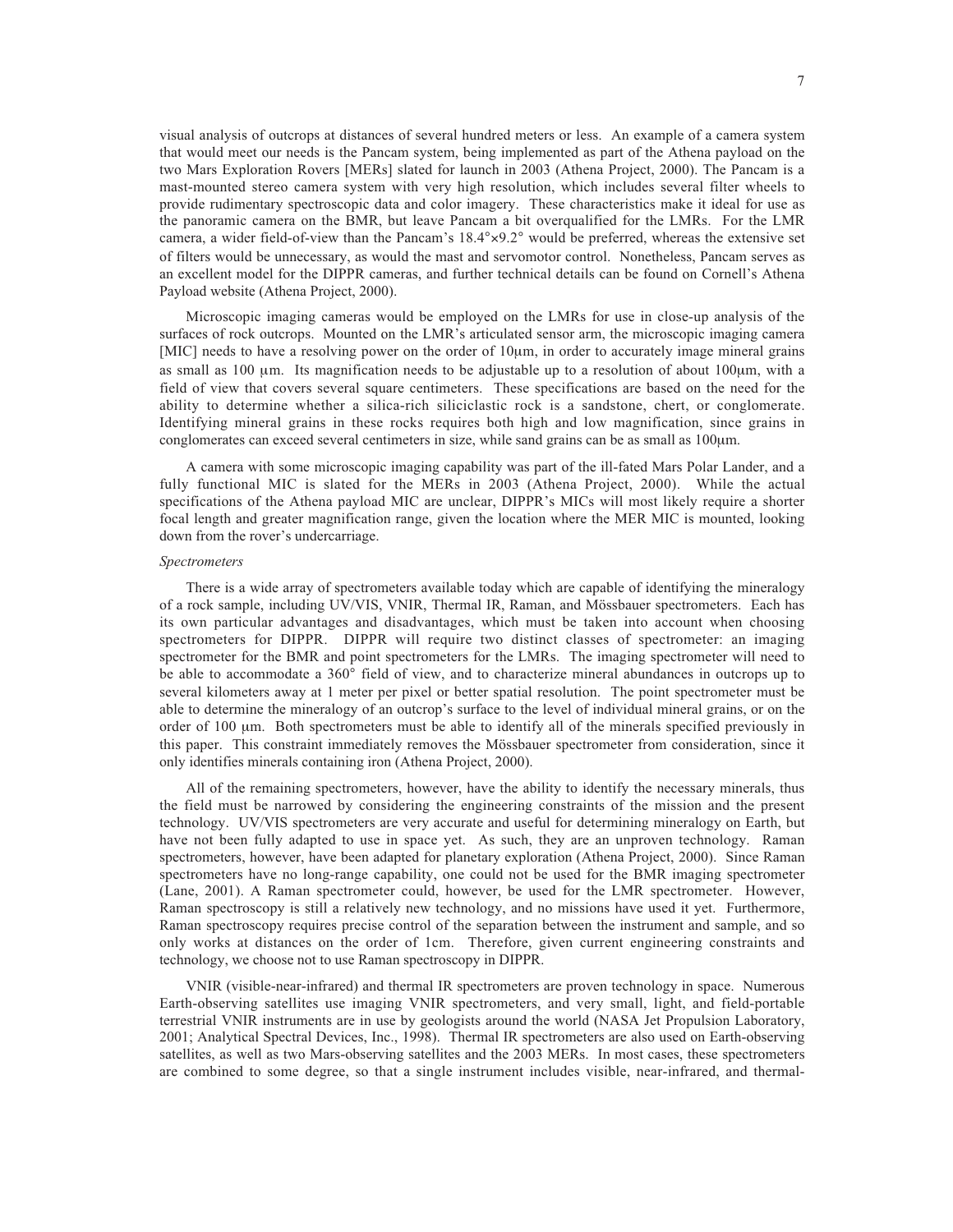infrared bands. Imaging spectrometers in these bands have been built for space applications with very high spectral and spatial resolutions, making them ideal for use on the BMR. Point spectrometers in these bands are extremely small and light, and have sharp spatial resolution and extremely high spectral resolution (Analytical Spectral Devices, Inc., 1998). While DIPPR would require the design of new versions of these instruments, the basic design and engineering work needed to implement them on a Mars rover has already been done.

A model thermal-infrared imaging spectrometer for the BMR is the mini-TES, part of the Athena payload (Athena Project, 2000). It is small and light, with sufficient spectral resolution to identify primary rock-forming minerals that are expected on Mars. Additional resolution and/or spectral coverage might be necessary to characterize the abundances of accessory minerals, but it would be relatively straightforward to upgrade mini-TES's capabilities. Although mini-TES could also work as a point spectrometer, its optics are designed to look at distant outcrops, not nearby mineral grains. Thus, a better model for the LMR spectrometers would be the Analytical Spectral Devices VNIR point spectrometer, which is extremely lightweight and uses little power. It acquires data through a fiber-optic cable, the terminus of which could be mounted on the LMR sensor arm (Analytical Spectral Devices, Inc., 1998). While it is not designed for space use, it could be modified to be space-certified.

## *Rock Resurfacing Tool*

While the LMRs would have the capability to conduct most tests necessary for rock identification and shape analysis without assistance, it may prove necessary from time to time to obtain a fresh surface on an outcrop for detailed work. In such cases, a rock resurfacing tool might be used. Such tools have been designed for the Athena Mission, in the form of the Rock Abrasion Tool (RAT), and we envision mounting a similar design on the LMRs (Athena Project, 2000). The RAT is a small grinding wheel, with a diamondbased abrasive and a stiff wire brush for cleaning. Since any rock resurfacing tool would likely draw a large amount of power for a short time, the LMR batteries would be used to provide power for the tool.

# *Navigational Aids and Safety Devices*

A sophisticated software system would be employed to permit the MRs to navigate potentially hazardous terrain. Receiving input from the navigational cameras, an accelerometer, and three inclinometers, the navigation software would quickly calculate position, orientation, movement direction, and acceleration and adjust the motion of the MR to correct for "stumbles" and choose as clear a path as possible. In general, these systems would be similar for all rovers, but there would be some algorithmic differences. For example, the BMR navigation software would include clauses permitting both long- and short-range navigation, whereas the LMR navigation software would have lower tolerances for obstacle size and use different algorithms for the coordination of leg movements.

In order to produce accurate paleontological potential maps, it would be important for all MRs in the family to be equipped for exact location determination. This would be accomplished by registering all rover movements relative to the Martian base station. (Presumably the position of the base station is known well.) In addition to simply counting wheel revolutions and leg movements using on-board computers, we envision having the ability to triangulate the position of all rovers relative to one another and known geomorphic features using laser rangefinders mounted on each rover. Both locational methods would be augmented by the use of stereoscopic images to evaluate the apparent height and width of distant landforms that have precisely determined true height and width characteristics as determined from digital elevation models.

#### **Data Analysis Procedures**

A primary concern in the design of DIPPR has been to maximize overall mission efficiency by progressively minimizing the number of outcrops that astronauts must study in detail. To accomplish this, we have focused much of our effort on determining optimal procedures to assess sites for their potential to be fossiliferous and, on that basis, to assign them relative priorities for detailed study.

#### *Long-Range Data Analysis*

Long-range data would consist of panoramic images, a computed position and orientation for the observing rover, an estimation of the distance to a target outcrop from stereographic image analysis and laser range-finding, and generalized mineral abundance information for the outcrop obtained with the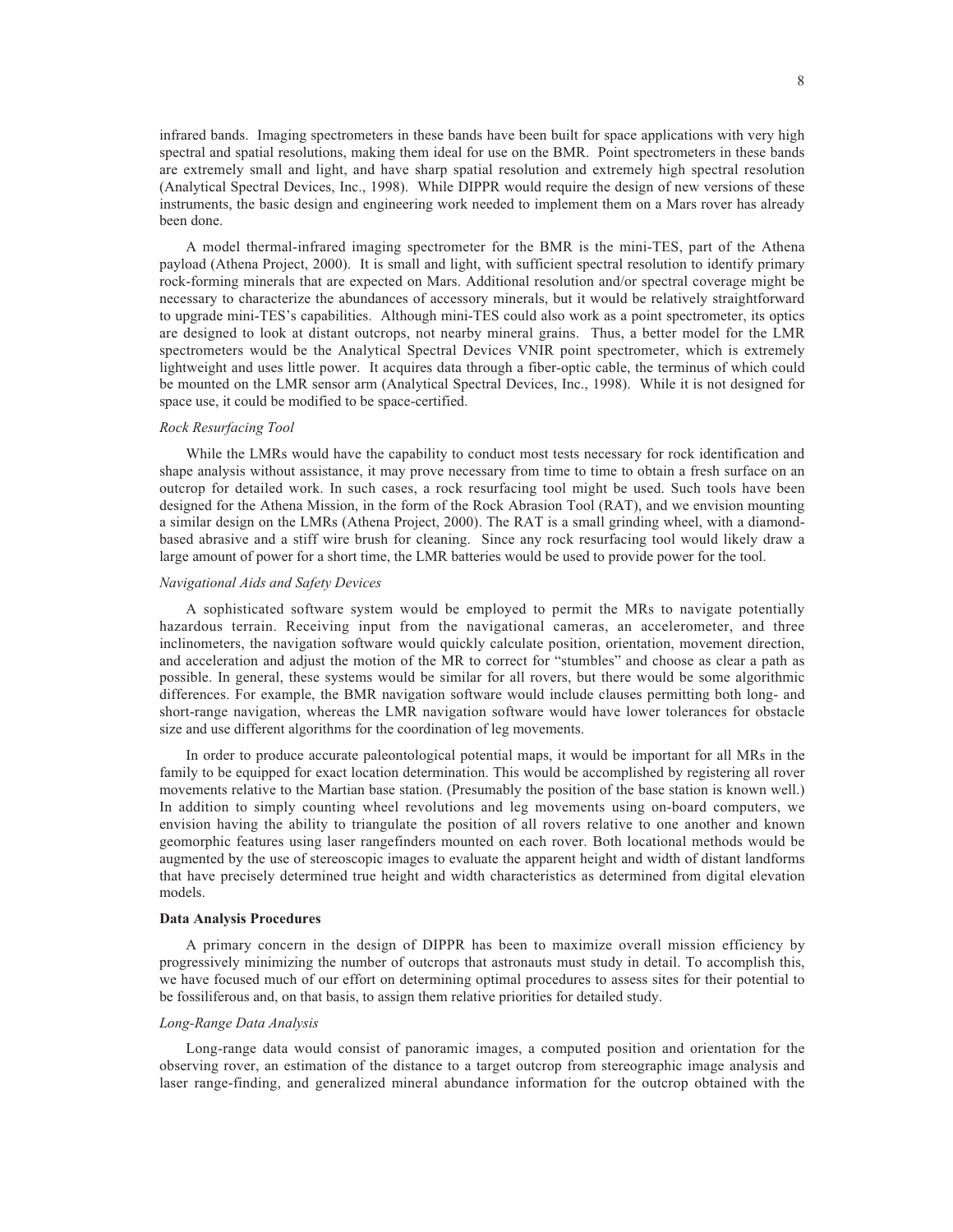thermal emission spectrometer. Combining the rover's positional and outcrop distance information, it should be possible to identify the position of the target outcrop on any available digital elevation model and thus "project" the panoramic image of the outcrop onto a topographic model. The rover positional and outcrop distance information also can be used to project the spectrometer data onto the same model. The original and projected panoramic images would be analyzed in an effort to detect evidence for stratification using contrast and color variation as the primary determinants. We would rely heavily on the effective and well-known Canny edge detection algorithm (Canny, 1986) to develop edge displays that would be used to quantify the degree of stratification for various faces of the outcrop. By the same token, the coarse spectrometric data would be used to establish rock types, which would then be assigned an area-averaged numerical score based on the normalized propensity of each identified rock type to preserve fossils. These two sources of quantitative data would be combined to determine a preliminary paleontological probability index for the outcrop.



**Figure 2: Example of use of Canny edge detection algorithm**

## *Short-Range Data Analysis*

Outcrops having sufficiently high paleontological probability indices would be targeted for further study. The LMRs would be deployed for that purpose. Short-range data obtained by the smaller rovers would include close-up panoramic images, higher-resolution images of rock surfaces obtained with other cameras, a detailed topological characterization of the outcrop obtained using range-finding devices and both types of cameras, and mineralogical abundance data with high spatial resolution. A first-pass study of each outcrop would be accomplished using all LMR's in the family, which would be observing at distances of several tens of meters. In a manner similar to that used to evaluate the long-range data, more reliable paleontological probability indices would be determined for various parts of the outcrop. If no high-index areas were identified, the outcrop would be assigned a modified area-averaged index and would not be studied further by DIPPR. If such areas were identified, the LMRs would move in for more detailed study at the scale of meters. In this fashion, progressively higher modified indices would be used to focus study at progressively higher spatial resolutions until promising outcrops had been mapped in great detail. Ultimately, this information would be combined to determine the paleontological probability for the studied region and, after a sufficient number of deployments, such data would form the basis for regional paleontological probability maps.

#### *Rationale*

This approach to long- and short-range data interpretation is regarded as a substantially more efficient way to develop paleontological probability maps than is its most logical alternative: a systematic, painstaking study of all accessible outcrops using short-range instrument packages. Continual updating of paleontological probability indices based on positive and negative feedback from sensor and camera data would permit study to be concentrated on the portions of outcrops deemed most likely to contain fossils. Eventually we would expect the best outcrops to contain small (centimeter-scale) surfaces with very high indices. These would be of sufficiently limited dimension to make coring and sample recovery practical, and such samples would be transported first to the BMR and eventually to the base station for preliminary study.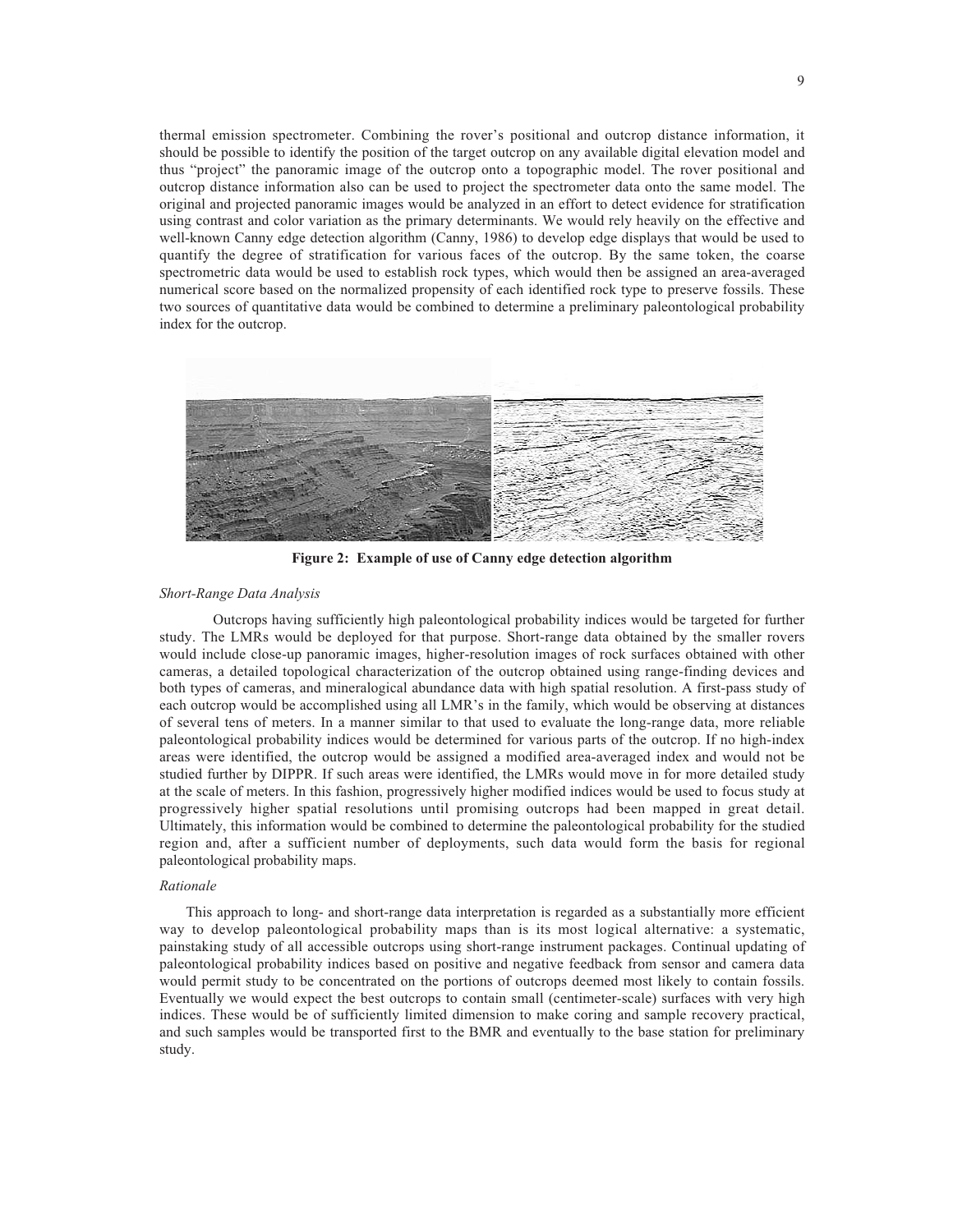#### **Conclusion and Recommendations for Future Studies**

DIPPR is a family of Martian rovers designed specifically to assign paleontological probability indices to specific outcrops based on real-time analysis of sensor observations and to use such information to create paleontological probability maps of the Martian surface to guide human exploration. Deployment of the DIPPR system would be semi-autonomous, guided in real-time by ongoing revisions of paleontological probability index estimates as rovers in the family make progressively more detailed observations.

We believe our approach to the analysis of the data obtained using this technology is novel. DIPPR would be capable of the computational assessment of a broad spectrum of outcrop characteristics – including pattern, texture, and mineralogical variability – in order to make reasonable conclusions about the past geological processes acting on the site and the probability of finding fossils preserved there. On Earth, such conclusions are made exclusively by trained human geologists. The expense and risk associated with Martian surface geology studies is such that tools such as DIPPR might greatly increase their efficiency and effectiveness.

The greatest challenge associated with advancing DIPPR from the concept stage to reality lies in the development and testing of appropriate "smart" software systems. Some aspects of this problem are straightforward; for example, existing edge detection algorithms may be modified easily to develop software to identify and evaluate simple geometric patterns that might be indicative of stratification. However, the DIPPR system would be called upon to detect and evaluate complicated morphological patterns that might be indicative of actual fossils or indirect evidence of prebiotic chemistry. Most algorithms suitable for such analysis are still in the developmental stage in artificial intelligence laboratories. While the appropriate software may take some time and effort to engineer, there are no obvious impediments to the task and we recommend that NASA encourage such avenues of research as a next step toward the development of successful and versatile "robotic field geologists".

### **References**

- Analytical Spectral Devices, Inc. 1998. ASD: FieldSpec® UV/VNIR Portable Spectrometer. http://www. asdi.com/prod/fs\_vnir.html (2001, April 29).
- Athena Project, 2000, Mars Exploration Rovers Instruments. <http://www.athena.cornell.edu/ instruments $/$  > (April 25, 2001).
- Boggs, S., 1992, *Petrology of Sedimentary Rocks*: New York, Macmillan, 707 p.

Canny, John. *A computational approach to edge detection*, IEEE PAMI 8(6) 679-698, November, 1986.

- Carmichael, R. S. (Ed.), 1982*. CRC Handbook of Physical Properties of Rocks, Volume I*. Boca Raton, FL: CRC Press.
- Carr, M. H., Clark, B., DesMarais, D. J., DeVincenzi, D. L., Farmer, J. D., Hayes, J. M., Holland, H., Jakosky, B., Joyce, G. F., Kerridge, J. F., Klein, H. P., Knoll, A. H., McDonald, G. D., McKay, C. P., Meyer, M. A., Nealson, K. H., Shock, E. L., and Ward, D. M., 1995, An exobiological strategy for Mars exploration, NASA Exobiology Program Office: <http://exobiology.nasa.gov/ Exobiology\_Program/Mars\_Exo\_Strategy\_Doc.html> (April 29, 2001)...
- Clark, R.N., A.J. Gallagher, and G.A. Swayze, 1990. Material Absorption Band Depth Mapping of Imaging Spectrometer Data Using a Complete Band Shape Least-Squares Fit with Library Reference Spectra. *Proceedings of the Second Airborne Visible/Infrared Imaging Spectrometer(AVIRIS) Workshop.* JPL Publication 90-54, 176-186.
- Clark, R.N., Sam Vance, and Rob Green, 1998. Mineral Mapping with Imaging Spectroscopy: the Ray Mine, AZ. <http://speclab.cr.usgs.gov/PAPERS/ray.mine.1.1998/ray.mine.avproc.html> (April 30, 2001).
- Dietrich, R. V., & Skinner, B. J., 1979. *Rocks and Rock Minerals*. New York: Wiley.
- Head, J. W., Hiesinger, H., Ivanov, M. A., Kreslavsky, M. A., Pratt, S., and Thomson, B. J., 1999, Possible ancient oceans on Mars: Evidence from Mars Orbiter Laser Altimeter Data: Science, v. 286, p. 2134- 2137.